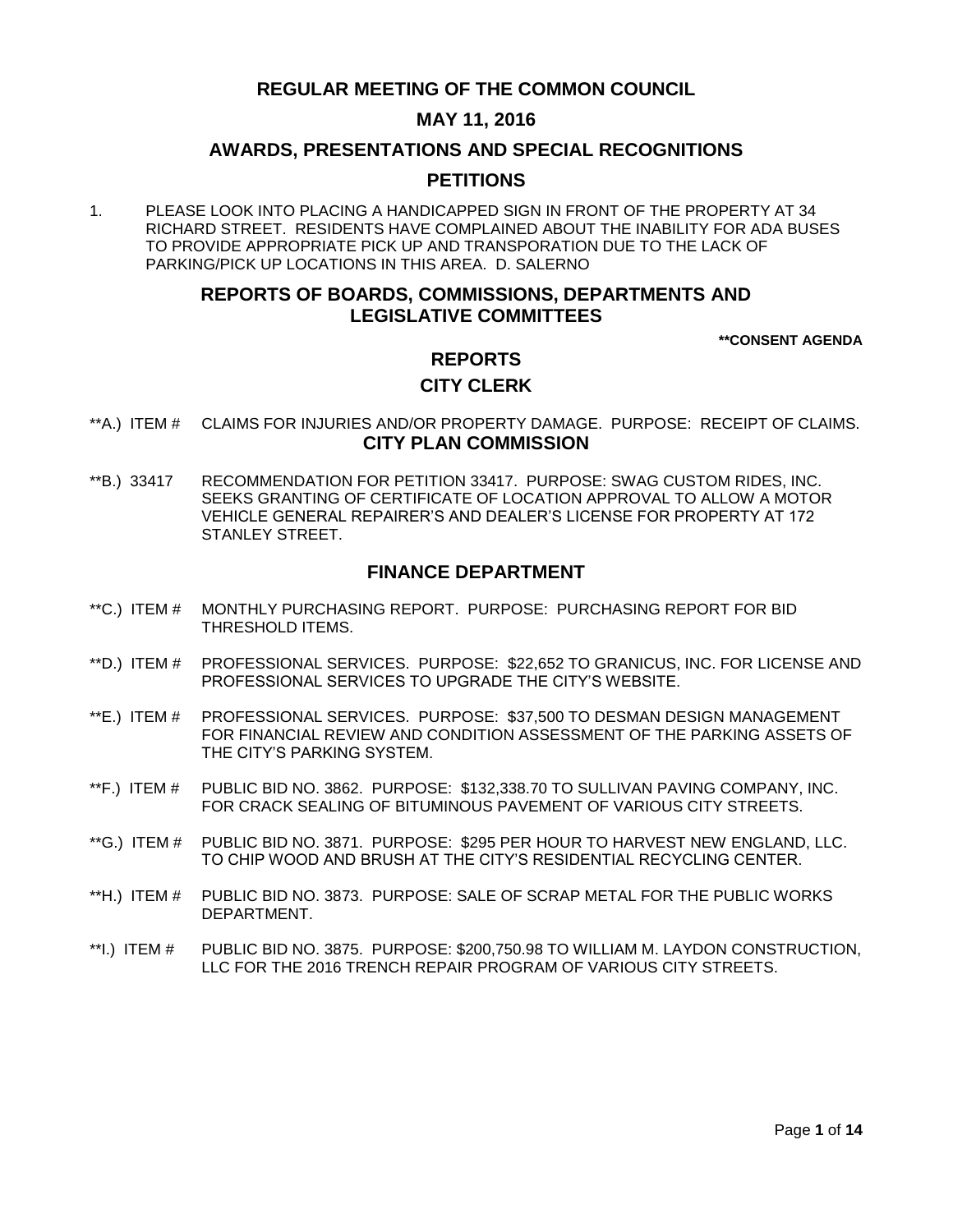# **REPORTS RETURNED FROM COMMITTEE**

### **HUD GRANTS COMMITTEE**

\*\*J.) 33446 [RECOMMENDATION FOR RESOLUTION 33446. PURPOSE: 2016 ANNUAL](#page-8-1)  [CONSOLIDATED PLAN FOR HUD PROGRAMS.](#page-8-1)

# **ZONING SUBCOMMITTEE**

\*\*K.) 33417 [RECOMMENDATION FOR PETITION 33417. PURPOSE: SWAG CUSTOM RIDES, INC.](#page-9-0)  [SEEKS GRANTING OF CERTIFICATE OF LOCATION APPROVAL TO ALLOW A MOTOR](#page-9-0)  [VEHICLE GENERAL REPAIRER'S AND DEALER'S LICENSE FOR PROPERTY AT 172](#page-9-0)  [STANLEY STREET.](#page-9-0)

### **RESOLUTIONS RETURNED FROM COMMITTEE**

1.) 33446 [RESOLUTION RETURNED FROM HUD GRANTS COMMITTEE. PURPOSE: 2016 ANNUAL](#page-9-1)  [CONSOLIDATED PLAN FOR HUD PROGRAMS.](#page-9-1)  [C. CARLOZZI, JR., D. DAVIS, K. ROSADO, E. SANCHEZ](#page-9-1)

# **NEW RESOLUTIONS**

- 2.) ITEM # [EVERY KID COUNTS AFTER SCHOOL PROGRAM AMENDMENT. PURPOSE: STATE](#page-10-0)  [DEPARTMENT OF EDUCATION AFTER SCHOOL GRANTS FOR ELEMENTARY AFTER](#page-10-0)  [SCHOOL PROGRAM. S. BLACK, J. HARGRAVES, D. SALERNO, L. SALVIO](#page-10-0)
- 3.) ITEM # [2016 NEIGHBORHOOD ASSISTANCE ACT PROGRAM. PURPOSE: SUBMIT APPROVED](#page-12-0)  [PROPOSAL TO THE STATE OF CONNECTICUT DEPARTMENT OF REVENUE SERVICES.](#page-12-0)  [C. CARLOZZI, JR., D. DAVIS, K. ROSADO, E. SANCHEZ](#page-12-0)
- 4.) ITEM # [POLICE ASSISTANCE AGREEMENT. PURPOSE: COOPERATIVE AGREEMENT WITH](#page-12-1)  [CENTRAL CONNECTICUT STATE UNIVERSITY FOR POLICE ASSISTANCE.](#page-12-1) [D. NAPLES, R. SMEDLEY](#page-12-1)
- 5.) ITEM # [CAMP SCHADE LEASE. PURPOSE: LEASE OF CAMP SCHADE TO THE BOYS' AND](#page-13-0)  [GIRLS' CLUB OF NEW BRITAIN, INC. FROM JULY 1, 2016 THROUGH JUNE 30, 2021.](#page-13-0) [C. POLKOWSKI](#page-13-0)

# **UNFINISHED BUSINESS**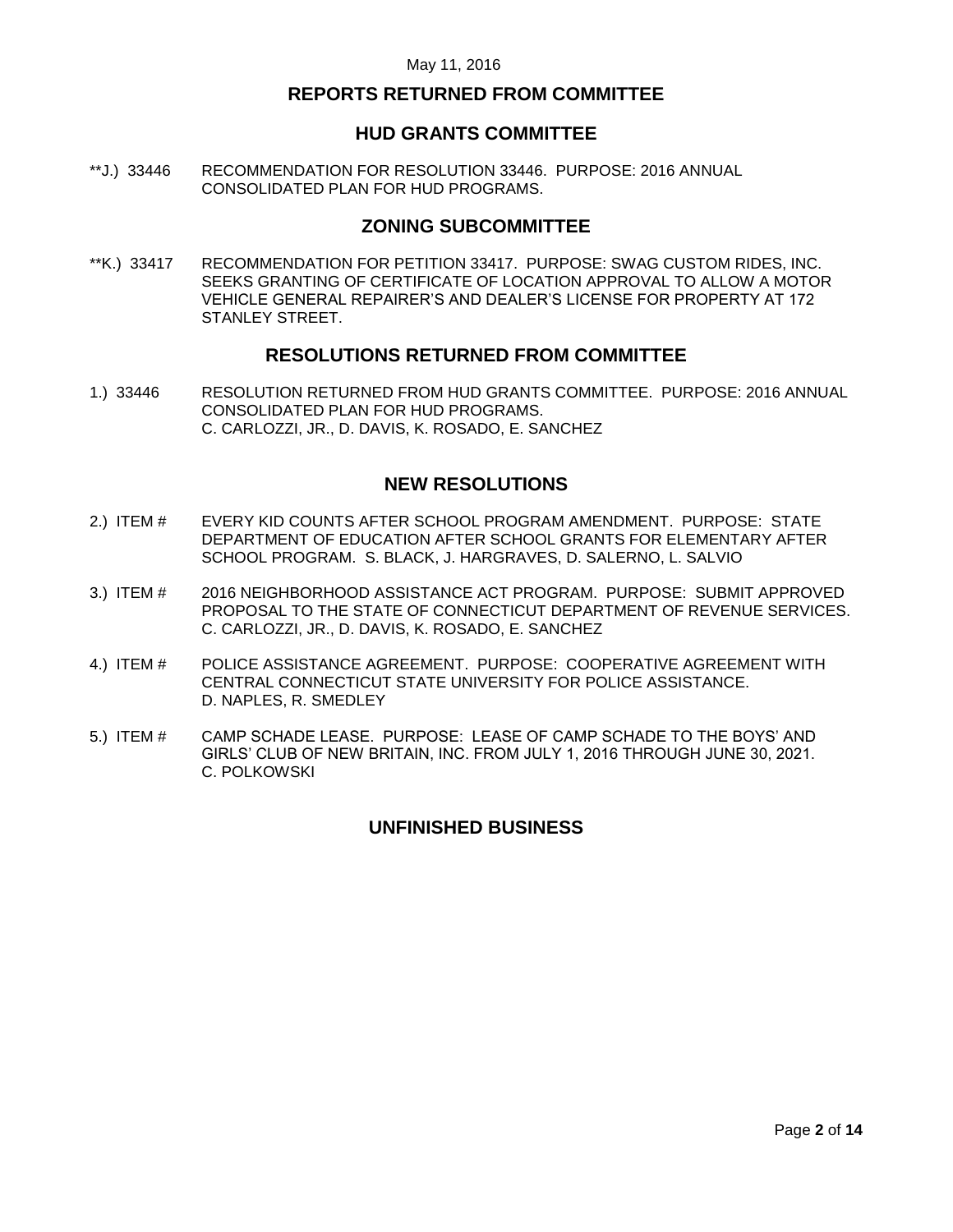# **REGULAR MEETING OF THE COMMON COUNCIL**

# **MAY 11, 2016**

# **AWARDS, PRESENTATIONS AND SPECIAL RECOGNITIONS**

# **PETITIONS**

1. PLEASE LOOK INTO PLACING A HANDICAPPED SIGN IN FRONT OF THE PROPERTY AT 34 RICHARD STREET. RESIDENTS HAVE COMPLAINED ABOUT THE INABILITY FOR ADA BUSES TO PROVIDE APPROPRIATE PICK UP AND TRANSPORATION DUE TO THE LACK OF PARKING/PICK UP LOCATIONS IN THIS AREA. D. SALERNO

# **REPORTS OF BOARDS, COMMISSIONS, DEPARTMENTS AND LEGISLATIVE COMMITTEES**

**\*\*CONSENT AGENDA**

# **REPORTS CITY CLERK**

<span id="page-2-0"></span>\*\*A.) ITEM # CLAIMS FOR INJURIES AND/OR PROPERTY DAMAGE. PURPOSE: RECEIPT OF CLAIMS.

REPORT OF: City Clerk

To Her Honor, the Mayor, and the Common Council of the City of New Britain: the undersigned beg leave to report the following:

ITEM #:

RE: CLAIMS FOR INJURIES AND/OR PROPERTY DAMAGE

CLAIMANTS NAME

Golab, Jacob

Mark H. Bernacki City Clerk

# **CITY PLAN COMMISSION**

- <span id="page-2-1"></span>\*\*B.) 33417 RECOMMENDATION FOR PETITION 33417. PURPOSE: SWAG CUSTOM RIDES, INC. SEEKS GRANTING OF CERTIFICATE OF LOCATION APPROVAL TO ALLOW A MOTOR VEHICLE GENERAL REPAIRER'S AND DEALER'S LICENSE FOR PROPERTY AT 172 STANLEY STREET.
- REPORT OF: CITY PLAN COMMISSION

To Her Honor, the Mayor, and the Common Council of the City of New Britain: the undersigned beg leave to report the following:

| ITEM #     | #33417                                       |
|------------|----------------------------------------------|
| APPLICANT: | John L. Muratori for Swag Custom Rides, Inc. |
| ADDRESS:   | 172 Stanley Street                           |
| ZONE:      | I-2 (General Industry)                       |

The City Plan Commission, at its regular meeting held on May 2, 2016, voted 4 to 0 to recommend that this proposed certificate of location approval be granted.

BACKGROUND: The applicant is requesting a certificate of location approval in order to obtain State Department of Motor Vehicles licensing for motor vehicle sales and general repairer's operations. The subject location is near the southwestern corner of Stanley Street and South Street. The area is zoned I-2, General Industry, which permits motor vehicle dealers and general repairs by right.

FINDINGS: The subject property was previously occupied by Spurgas Medical Products, and more recently by Sign Pro, a sign fabricating and installation company. The property is approximately .65 acres (29,511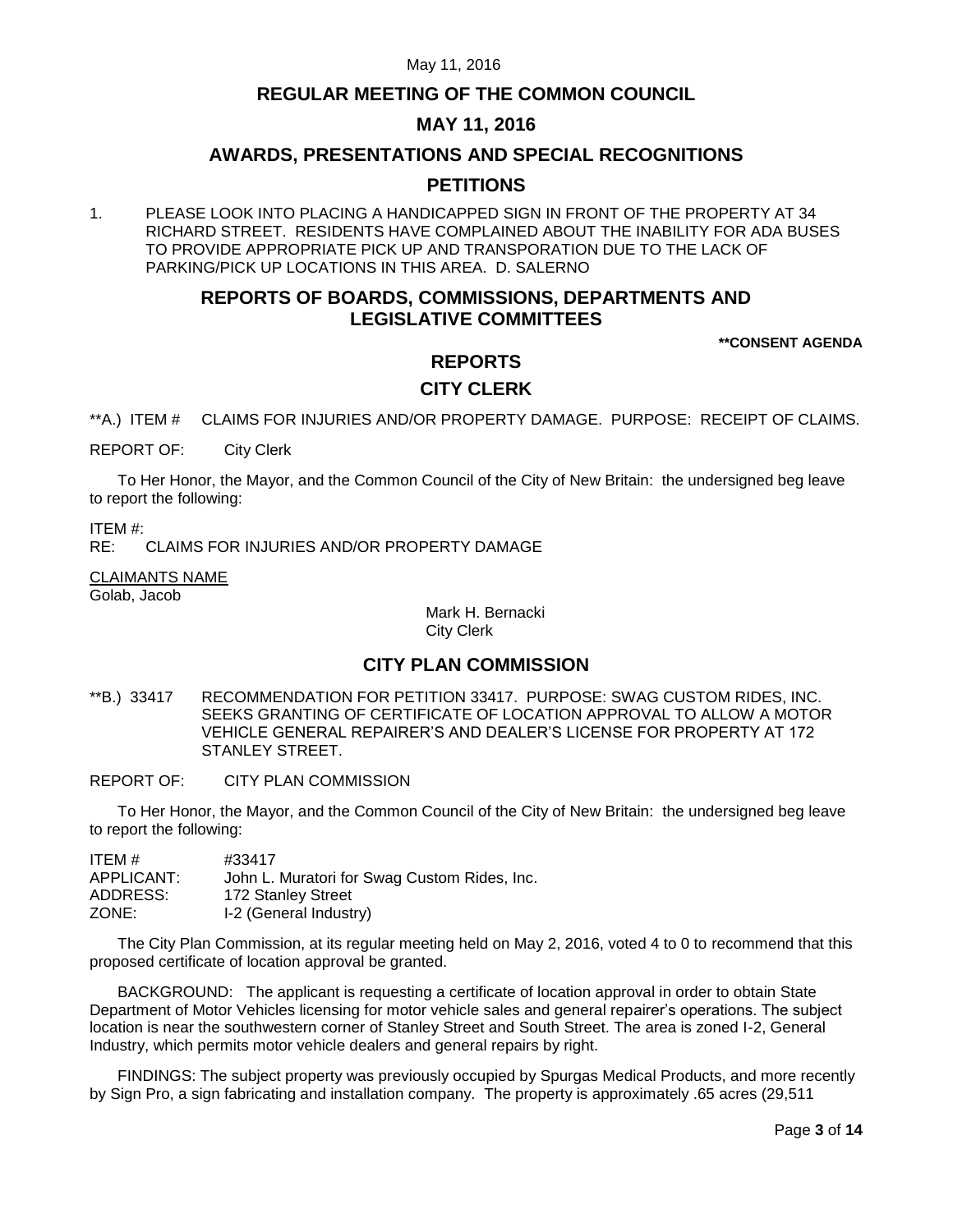square feet) in area, with 186 feet of frontage along Stanley Street. There are three (3) existing buildings on the site with a total of approximately 14,000 square feet.

The applicant's business involves customizing and restoring high-end, specialty cars. Despite requiring State DMV repairer/dealer's licensing for vehicle transport and sales, the business model differs substantially from a typical auto repair and dealer's business. It will be low volume, contracted custom work and sales, involving a lot of fabrication and finishing. Since these are very high-value vehicles, they would be stored inside and never displayed outside on the lot.

The plans show an office space in the 1,980 square foot building nearest the street with the repair, fabricating, painting and customizing work, vehicle and parts storage taking place inside the other buildings. The site has seven (7) parking spaces shown, sufficient for employees and visitors.

This location is fairly isolated, bordered by the rail line and Route 9 to the west and south, and by the Downes Construction Company offices and storage yard to the north. Properties along the eastern side of Stanley Street, in this area, are primarily single-and two-family homes, with the exception of a small, commercial plaza at the southeastern corner of Stanley and South Streets.

CONCLUSION: The site is properly zoned for motor vehicle repair and sales, and the site is very wellsuited to this particular type of business. The applicant indicates that all repairs will be done inside the building and no outside storage of materials, junk parts or wrecked vehicles will take place.

RECOMMENDATION: The City Plan Commission is of the opinion that the site is appropriately zoned for the use and well-suited to the proposed business as described. The Commission, therefore, has no objections to the granting of a certificate of location approval for a motor vehicle dealer and general repairer's license for this property, contingent upon the understanding that this business and other auto repair and sales operation that might follow would be limited to operations as depicted on the plan, with all work and vehicle storage taking place inside the buildings and no outside display of the vehicles for sale.

> Louis G. Amodio, Chairman City Plan Commission

# **FINANCE DEPARTMENT**

<span id="page-3-0"></span>\*\*C.) ITEM # MONTHLY PURCHASING REPORT. PURPOSE: PURCHASING REPORT FOR BID THRESHOLD ITEMS.

REPORT OF: Finance Dept., Purchasing Div.

To Her Honor, the Mayor, and the Common Council of the City of New Britain: the undersigned beg leave to report the following:

ITEM #:

RE: Purchasing report for bid threshold items DATE: May 11, 2016

In accordance with the New Britain Code of Ordinances, Section 2-566, a monthly report of purchases between \$500 and \$7,500 shall be provided to the Common Council. The report shall include a detailed description of items or services purchased, name of vendor, owner of business and dollar amount spent on each individual purchase as well as the aggregate total of spend to date for the fiscal year.

The Finance Department, Purchasing Division has provided an electronic list of monthly purchases. This document is available in the Council office for review by Council members.

Acceptance and adoption is respectfully requested.

Jack Pieper Purchasing Agent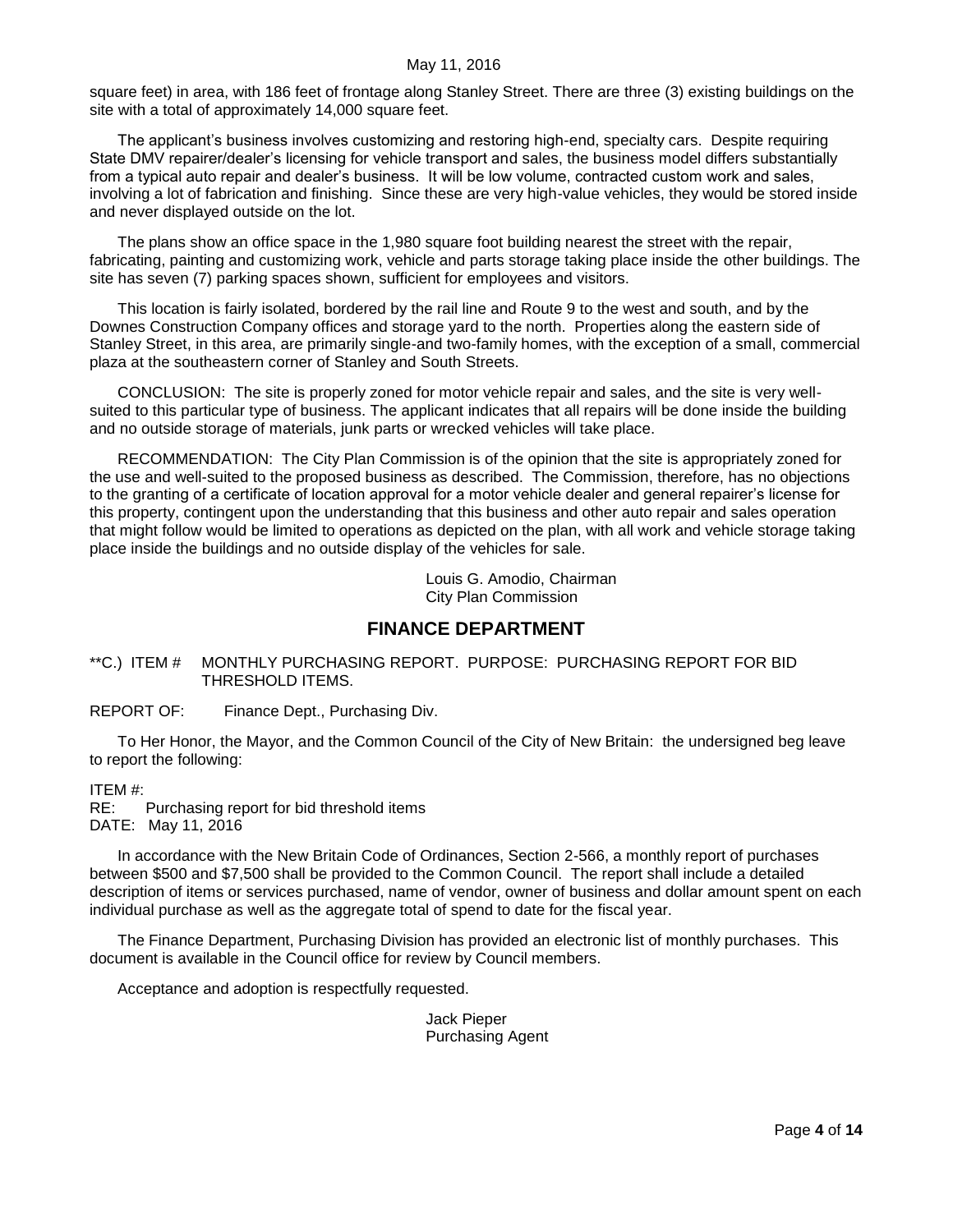#### <span id="page-4-0"></span>\*\*D.) ITEM # PROFESSIONAL SERVICES. PURPOSE: \$22,652 TO GRANICUS, INC. FOR LICENSE AND PROFESSIONAL SERVICES TO UPGRADE THE CITY'S WEBSITE.

#### REPORT OF: Finance Dept., Purchasing Division

To Her Honor, the Mayor, and the Common Council of the City of New Britain: the undersigned beg leave to report the following:

ITEM #:

RE: Upgrade to City Website Content Management System DATE: May 11, 2016

In accordance with City Code of Ordinances, Chapter 2, Article VIII, Division 1, Section 2-531 a purchase order was requested by the Information Technologies Department for the licensing of a proprietary content management system and the associated professional services to upgrade, install, and host necessary to maintain the City Website.

Supplier: Granicus, Inc, of Denver, CO.

Project Cost Summary:

| Services/Products                                              | Price           |
|----------------------------------------------------------------|-----------------|
| <b>New Website Discovery</b>                                   | \$1,134.00      |
| Responsive Website Design Process (one concept plus revisions) | \$2,100.00      |
| Integration and Development (CivicaCMS)                        | \$3,750.00      |
| New Navigation and Information Architecture                    | \$1,190.00      |
| Content Migration (up to 250 pages)                            | \$1,750.00      |
| Migration of All PDF/Docs Into FileBank                        | <b>Included</b> |
| Quality Assurance, Testing and Tech Transfer                   | \$1,674.00      |
| Dedicated Project Management                                   | \$1,604.00      |
| Live Web-Based Training (10 Hours)                             | \$2,250.00      |
| Integration with Google Site Search, Analytics and Translate   | <b>Included</b> |
| Upgrade Project Total:                                         | \$15,452.00     |

Maintenance, Support and Hosting (starting at time of go-live): \$600.00 per month \$7,200.00 Subject to a 5% annual increase to account for growth in site size and traffic

Total Cost: \$22,652.00

The Information Technology Department has requested the purchase of a proprietary content management system created by CiviaCMS and the professional services necessary to design, convert and develop a new City of New Britain Website.

The CiviaCMS by Granicus, Inc provides and extensive array of modules and tools for the proper organization of City content to be made available on the web. Contacts, press releases, RFP and e-newsletters can all be managed in the included modules. Among them are a FileBank, Search, Calendar, News, Emergency Alerts, Forms, GIS and Mapping and a strong Social Media Integration component.

The CivicaCMS is used to edit content in all areas of the website and includes features like Paste from Word, Page Version Time Machine, Add a Page, and Spellchecker to give full control of content management to city departments. The center for navigation and page control is NavBuilder, which allows authorized staff to create new pages and folders/sections within the site. With one click, authorized staff can create a new page on the site, using either a simple HTML blank page, a predefined template-based page integrated module functionality, a branded department page, or more complex "widget" pages. The system automatically populates the associated site indexes and metadata. The navigation structure and all associated drop down menus are also created from with the NavBuilder system. This includes the ordering, layout, colors and styling of the menus.

Depending on the username/password used at login, staff in different departments can create and maintain their own areas of the website without the involvement of the IS/IT department. The modules presented to staff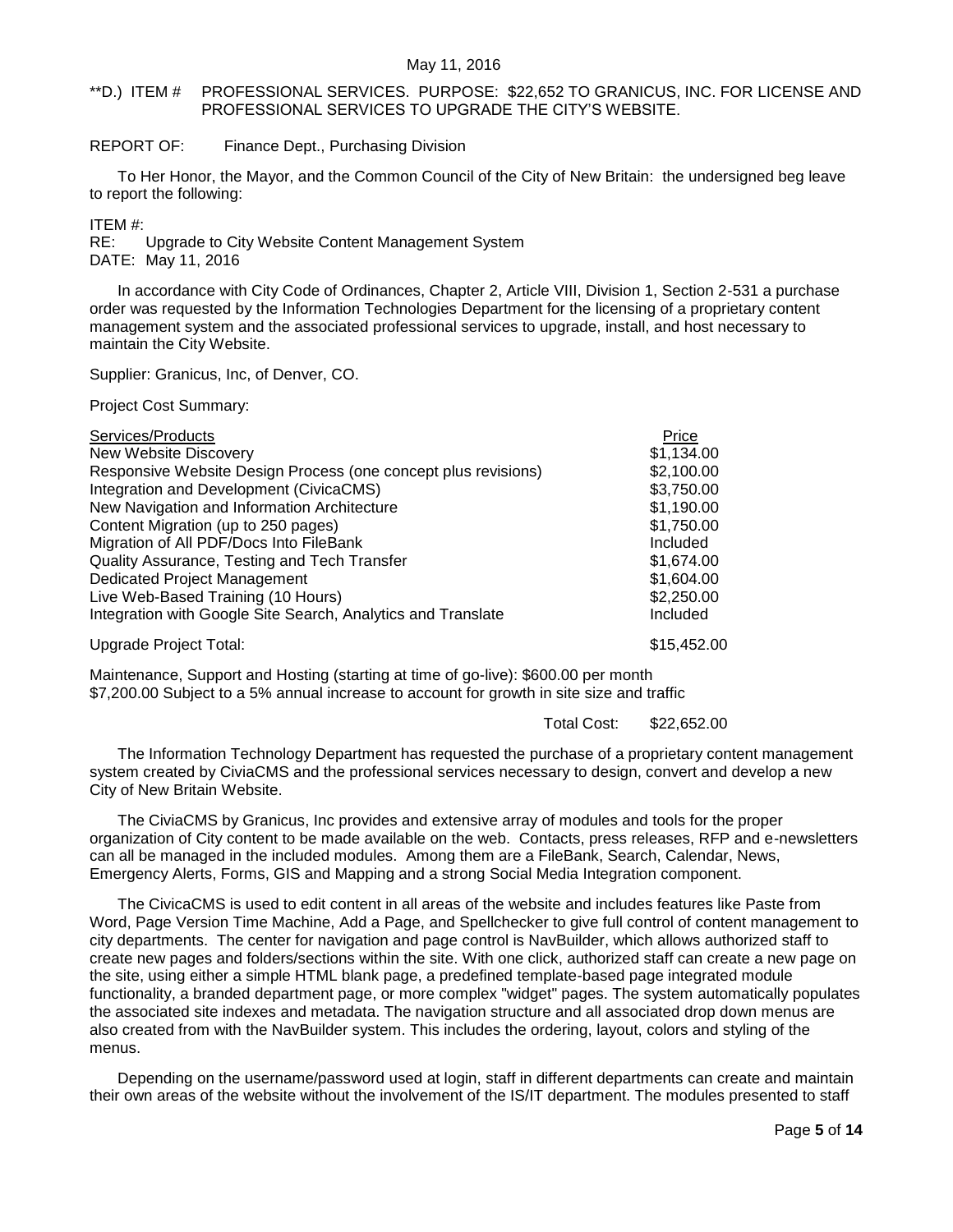members, once they are logged in, depend on the attributes preset by the website administrator. A workflow feature creates approval chains for all new content and revisions. The CivicaCMS places design control into the hands of authorized staff with the Media Manager, Photo Manager, and Widget Manager modules. Most design elements that make up the public-facing look and feel of the website can be quickly modified or swapped out as necessary. These tools help keep the website current and appealing to staff, visitors, and residents.

The City has partnered with Granicus, Inc to provide video streaming of the Common Council Meetings and their CiviaCMS Website will ensure its seamless integration. Funding for this purchase is available in the Information Technologies Department's Technology Account Number 0082982301-5300, Consulting and Contractual.

RESOLVED: The Purchasing Agent is hereby authorized to issue a purchase order for \$22,652.00 to Granicus, Inc. of Denver, CO for the license and professional services necessary to upgrade the City's Website.

#### Jack Pieper Purchasing Agent

<span id="page-5-0"></span>\*\*E.) ITEM # PROFESSIONAL SERVICES. PURPOSE: \$37,500 TO DESMAN DESIGN MANAGEMENT FOR FINANCIAL REVIEW AND CONDITION ASSESSMENT OF THE PARKING ASSETS OF THE CITY'S PARKING SYSTEM.

REPORT OF: Finance Dept., Purchasing Division

To Her Honor, the Mayor, and the Common Council of the City of New Britain: the undersigned beg leave to report the following:

ITEM #:

RE: Financial Review and Condition Assessment of the Parking Assets of the City's Parking System DATE: May 11, 2016

In accordance with City Code of Ordinances, Chapter 2, Article VIII, Division 1, Section 2-531 a purchase order was requested by the Public Works Department, Facilities Division Financial Review and Condition Assessment of the Parking Assets of the City's Parking System.

| Supplier                 | Services                              | Amount      |
|--------------------------|---------------------------------------|-------------|
| Desman Design Management | <b>Financial Review and Condition</b> | \$37,500.00 |
| Rocky Hill, CT.          | Assessment of Parking System          |             |

The Public Works Department, Facilities Division Office has requested a purchase order for the Financial Review and Condition Assessment of the Parking Assets of the City's Parking System. This Professional Service will be conducted by Desman Design Management who is a national specialist in parking planning, design and restoration. Desman Design Management will meet with appropriate personnel from the City and Parking Authority to discuss the important aspects of the Assessment. At this meeting Desman Design Management will obtain factors, circumstances, time lines privacy issues and formatting guidelines to be pertinent to the study process and timely completion of the assessment. They will conduct observations of parking spaces owned by the City both on and off of City streets during peak and off peak hours to assess and validate the degree to which existing parking is being consumed. Desman Design Management will prepare a summary of the assessment which will document the age, space capacity, physical appearance, parking access and revenue control equipment. Desman Design Management will then collect, organize and document current parking revenue received by the City for each parking garage and city street meters for the last five (5) years. They will then also collect, organize and document the current and historical operating expenses for each of the existing parking garages and city street meters for the last five (5) year. This will help Desman Design Management to determine future City parking demands expected to be obtained at parking garages and onstreet locations, future revenues and expenses. They will then prepare a draft report documenting their findings. They will meet with the Public Works Department, Facilities Division to discuss their findings and to make any recommendations regarding the Parking System.

Funding for this Financial Review and Condition Assessment of the Parking Assets of the City's Parking System is available in the Public Works Department's account number 0083238401-5331, Street Scape Improvement Project, Professional Services.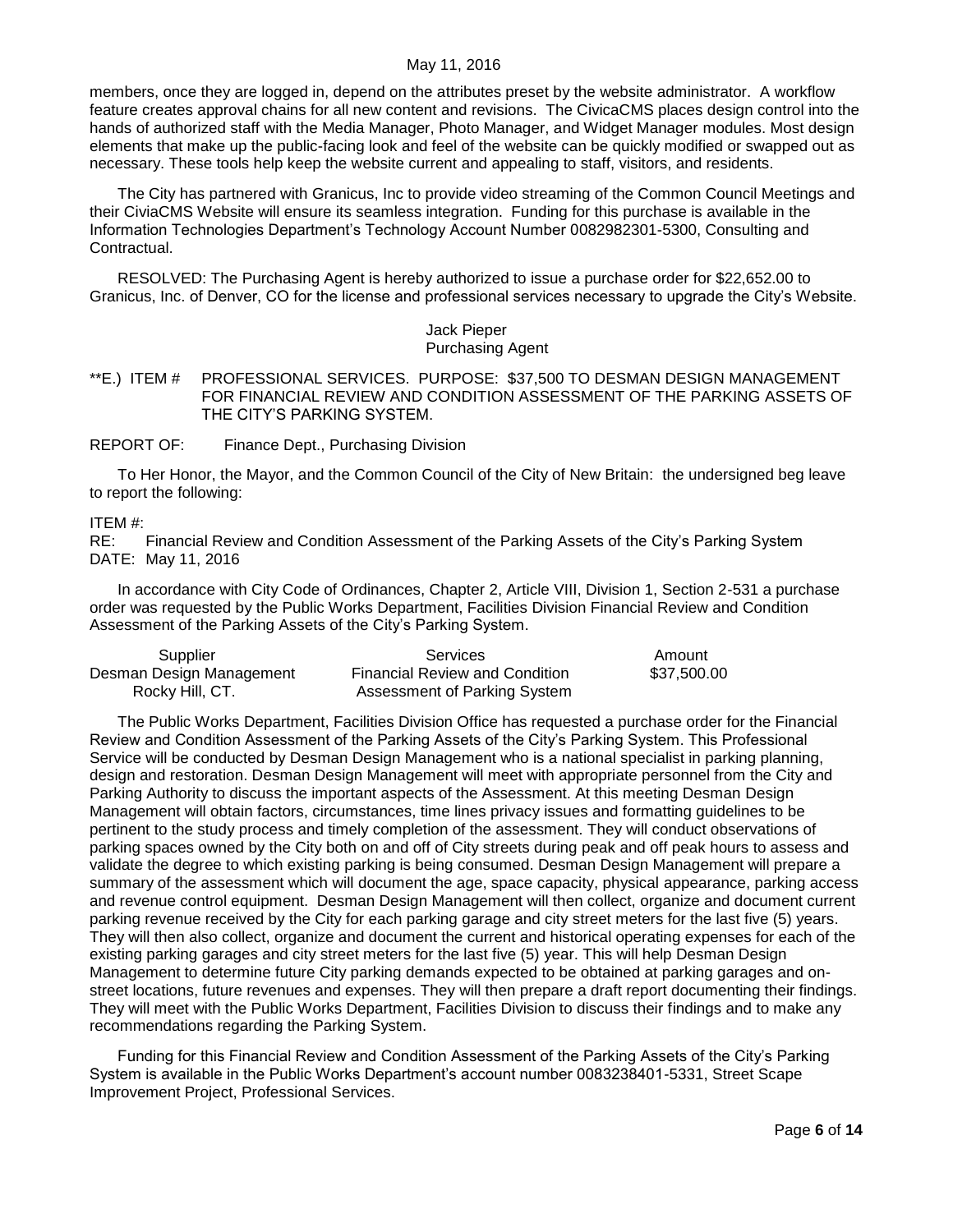RESOLVED: The Purchasing Agent is hereby authorized to issue a purchase order for \$37,500.00 to Desman Design Management of Rocky Hill, CT. for the Financial Review and Condition Assessment of the Parking Assets of the City's Parking System for the Public Works Department, Facilities Division.

# Jack Pieper

### Purchasing Agent

<span id="page-6-0"></span>\*\*F.) ITEM # PUBLIC BID NO. 3862. PURPOSE: \$132,338.70 TO SULLIVAN PAVING COMPANY, INC. FOR CRACK SEALING OF BITUMINOUS PAVEMENT OF VARIOUS CITY STREETS.

#### REPORT OF: Finance Dept., Purchasing Division

To Her Honor, the Mayor, and the Common Council of the City of New Britain: the undersigned beg leave to report the following:

ITEM #:

RE: Public Bid No. 3862 Crack Sealing of Bituminous Pavement of Various City Streets for the Public Works **Department** 

DATE: May 11, 2016

Public Bid No. 3862 was solicited and received in accordance with the Purchasing Ordinances of the City of New Britain for the Crack Sealing of Bituminous Pavement of Various City Streets for the Public Works Department. Funding is available for this purchase within the Public Works Department's account number 0082950302-5454, Capital Projects, Street Infrastructure Rehabilitation, Construction Contracts.

Invitations to bid were solicited and the bid was duly advertised in the New Britain Herald Newspaper, the City and State of Connecticut's Department of Administration Services websites and mailed to twenty-one (21) Pavement Sealing Companies. The Purchasing Agent did not receive any letters from the Pavement Sealing Companies on the mailing list indicating they could not provide a response to the bid request. Responses were received as per attached.

The bids were reviewed for conformance to specifications by the Public Works Administration and the Purchasing Agent. Therefore the Public Works Director is recommending that the bid be awarded to Sullivan Paving Company, Inc. of Ivoryton, CT who submitted the lowest responsible bid and met all of the Bid Specifications for the Crack Sealing of Bituminous Pavement of Various City Streets.

RESOLVED: That the Purchasing Agent is hereby authorized to issue a purchase order for \$132,338.70 and enter into a contract with Sullivan Paving Company, Inc. of Ivoryton, CT for the Crack Sealing of Bituminous Pavement of Various City Streets for the Public Works Department per the terms and specifications of Public Bid No. 3862

> Jack Pieper Purchasing Agent

<span id="page-6-1"></span>\*\*G.) ITEM # PUBLIC BID NO. 3871. PURPOSE: \$295 PER HOUR TO HARVEST NEW ENGLAND, LLC. TO CHIP WOOD AND BRUSH AT THE CITY'S RESIDENTIAL RECYCLING CENTER.

REPORT OF: Finance Dept., Purchasing Division

To Her Honor, the Mayor, and the Common Council of the City of New Britain: the undersigned beg leave to report the following:

#### ITEM #:

RE: Public Bid No. 3871 Public Works Department – Chipping of Brush and Wood at the City's Residential Recycling Center for the Public Works Department

DATE: May 11, 2016

Public Bid No. 3871 was solicited and received in accordance with the Purchasing Ordinances of the City of New Britain for Chipping of Brush and Wood at the City's Residential Recycling Center for the Public Works Department. Funding is available for this purchase from the Public Works Department's account number 001315004-5331, Professional Services.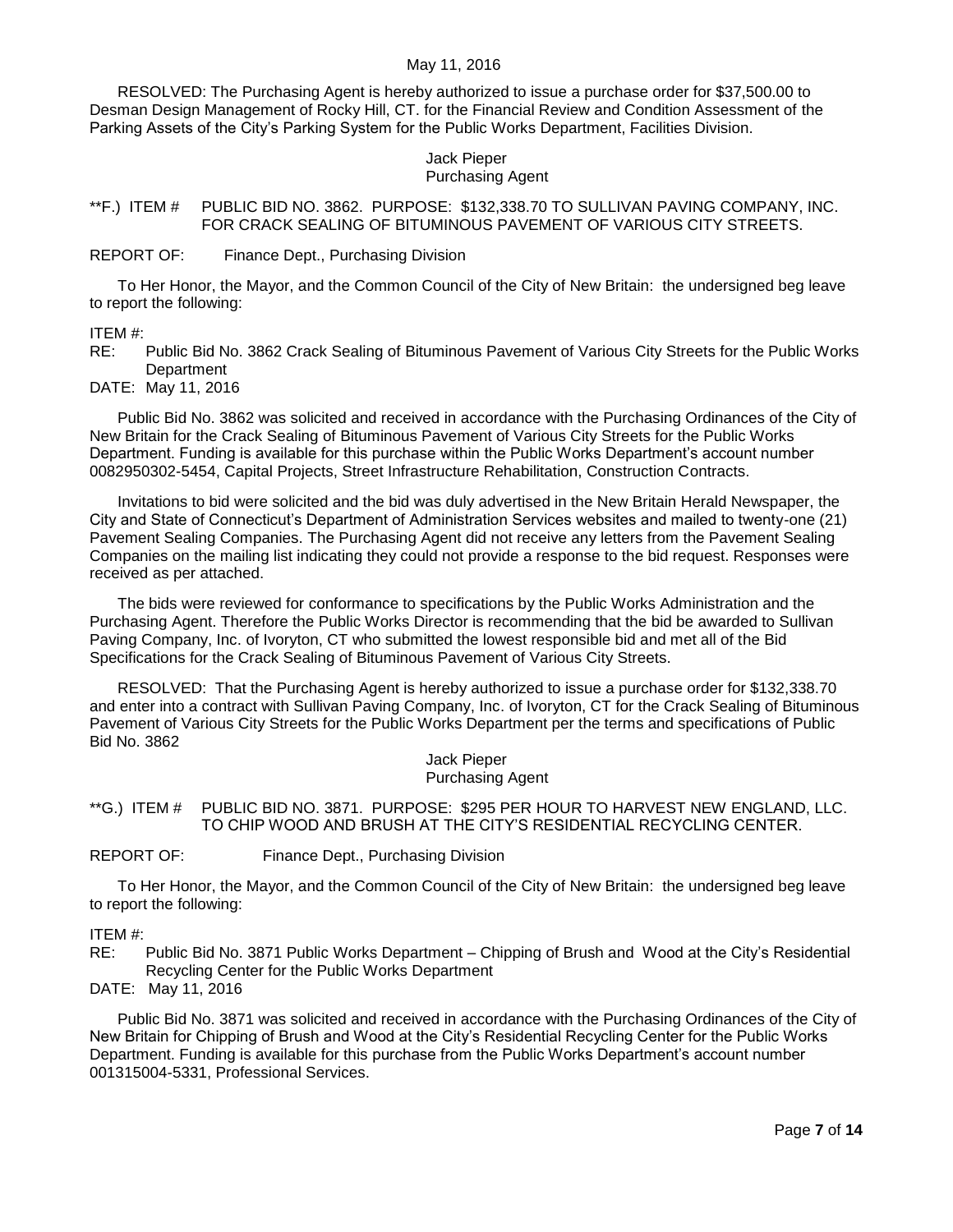Invitations to bid were solicited, and the bid was duly advertised. Invitations to bid were solicited and the bid was duly advertised in the New Britain Herald Newspaper, the City and State of Connecticut's Department of Administration Services websites and mailed to twenty- four (24) local Brush and Wood chipping companies. The Purchasing Agent did not receive any letters from the Brush and Wood chipping companies on the mailing list who indicated that they could not respond to the bid request. The responses were received as per attached.

The bids were reviewed for conformance to specifications by the Public Works Department Administration and the Purchasing Agent. JH Property Services, LLC of Newington, CT who submitted the lowest hourly rate for the Chipping of Brush and Wood but submitted the highest per ton for Trucking and Disposal of the Wood Chips. They have also indicated that they did not have the equipment to Chip Logs or Wood, only Brush. They would haul the Logs and Wood to their facility and chip it when they rented the equipment yearly. Therefore they did not meet all of the bid specifications. Harvest New England, LLC of Farmington, CT submitted the next lowest bid for the hourly rate for the chipping of Brush and Wood and there is no charge for the Trucking and Disposal of the Wood Chips. Therefore the Public Works Director is recommending that the bid be awarded to Harvest New England, LLC of Farmington, CT.

RESOLVED: That the Purchasing Agent is hereby authorized to issue a standing purchase order and enter into a contact with Harvest New England, LLC of Farmington, CT for \$295.00 per hour to Chip Wood and Brush and no charge for Trucking and Disposal of the Wood Chips for the Public Works Department effective through June 15, 2017 with an option to extend the contract for two (2) additional years at a two (2) percent price increase each year if approved and agreed upon by the Public Works Administration per the terms and specifications of Public Bid No 3871.

> Jack Pieper Purchasing Agent

<span id="page-7-0"></span>\*\*H.) ITEM # PUBLIC BID NO. 3873. PURPOSE: SALE OF SCRAP METAL FOR THE PUBLIC WORKS DEPARTMENT.

REPORT OF: Finance Dept., Purchasing Division

To Her Honor, the Mayor, and the Common Council of the City of New Britain: the undersigned beg leave to report the following:

#### ITEM #:

- RE: Public Bid No. 3873, Sale of Scrap Metal for the Public Works Department, from the New Britain Residential Recycling Center
- DATE: May 11, 2016

Public Bid No. 3783 was solicited and received in accordance with the Purchasing Ordinances of the City of New Britain for the Sale of Scrap Metal from the New Britain Residential Recycling Center for the Public Works Department. Funds received from the sale of this scrap metal will be placed in the Public Works' account number, 001315004-4447, Sanitation Recycling.

Invitations to bid were solicited and the bid was duly advertised in the New Britain Herald Newspaper, the City and State of Connecticut's Department of Administration Services websites and mailed to nineteen (19) Scrap Metal Recycling Companies. The Purchasing Agent did not receive any letters from Scrap Metal Recycling Companies who were on the mailing list indicating they could not provide a response to the bid request. Responses were received as attached.

The bids were reviewed for conformance with specifications by the Public Works Administration and Purchasing Agent. Chase Waste Materials Corporation of New Haven, CT submitted the highest price per ton for the purchase of the Scrap Metal per Option 1, Delivered by the City to the Bidder's local facility and Option 2, for the Bidder to provide a container at the City's Residential Recycling Center and to pick up the container when full. Therefore, the Public Works Director has recommended awarding the bid to Chase Waste Materials Corporation of New Haven, CT per Option 2.

RESOLVED: That the Purchasing Agent is hereby authorized to enter into a contract with Chase Waste Materials Corporation of New Haven, CT for the sale of Scrap Metal to be picked up by them at the City's Residential Recycling Center, Option 2, for a fixed price of \$141.00 per ton effective from May 30, 2016 to May 29, 2017 with an option to extend the contract for one (1) additional year if pricing is approved and agreed upon by the Public Works Administration per the terms and specifications of Public Bid No. 3873.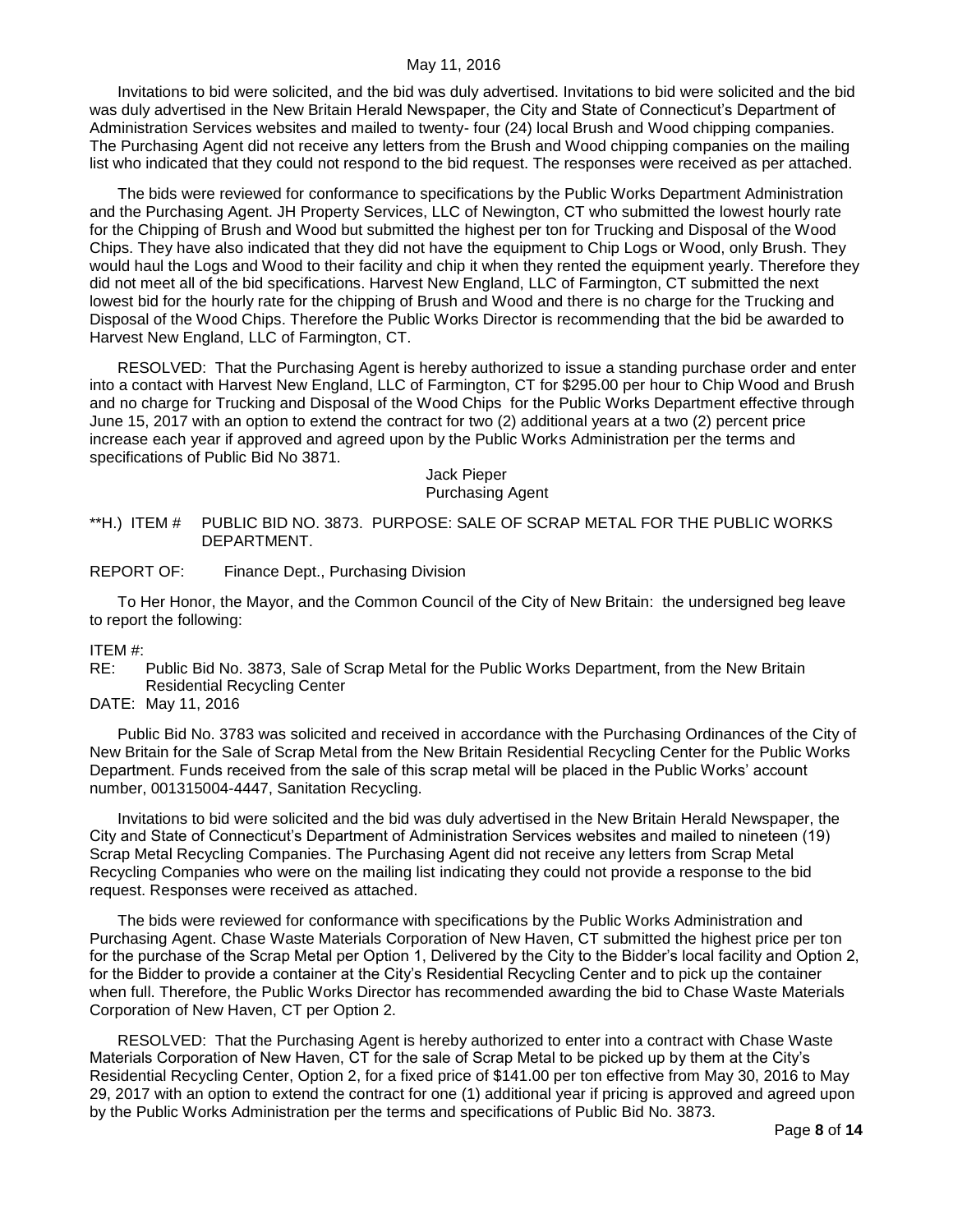### Jack Pieper Purchasing Agent

#### <span id="page-8-0"></span>\*\*I.) ITEM # PUBLIC BID NO. 3875. PURPOSE: \$200,750.98 TO WILLIAM M. LAYDON CONSTRUCTION, LLC FOR THE 2016 TRENCH REPAIR PROGRAM OF VARIOUS CITY STREETS.

#### REPORT OF: Finance Dept., Purchasing Division

To Her Honor, the Mayor, and the Common Council of the City of New Britain: the undersigned beg leave to report the following:

ITEM #:

RE: Public Bid No. 3875, 2016 Trench Repair Program of Various City Streets for the Public Works **Department** 

DATE: May 11, 2016

Public Bid No. 3875 was solicited and received in accordance with the Purchasing Ordinances of the City of New Britain for the 2016 Trench Repair Program of Various City Streets for the Public Works Department. Funding is available for this purchase within the Public Works Department's account number 0082950302-5454, Capital Projects, Street Infrastructure Rehab.

Invitations to bid were solicited and the bid was duly advertised in the New Britain Herald Newspaper, the City and State of Connecticut's Department of Administration Services websites and mailed to twenty-one (21) Road Construction Companies. The Purchasing Agent did not receive any letters from the Road Construction Companies on the mailing list indicating they could not provide a response to the bid request. Responses were received as per attached.

The bids were reviewed for conformance to specifications by the Public Works Administration and the Purchasing Agent. Therefore the Director of the Public Works Department is recommending that the bid be awarded to William M. Laydon Construction, LLC of North Haven, CT who submitted the lowest responsible bid and met all of the Bid Specifications.

RESOLVED: That the Purchasing Agent is hereby authorized to issue a purchase order for \$200,750.98 and enter into a contract with William M. Laydon Construction, LLC of North Haven, CT for the 2016 Trench Repair Program of Various City Streets for the Public Works Department per the terms and specifications of Public Bid No. 3875.

> Jack Pieper Purchasing Agent

# **REPORTS RETURNED FROM COMMITTEE HUD GRANTS COMMITTEE**

<span id="page-8-1"></span>\*\*J.) 33446 RECOMMENDATION FOR RESOLUTION 33446. PURPOSE: 2016 ANNUAL CONSOLIDATED PLAN FOR HUD PROGRAMS.

REPORT OF: HUD GRANTS COMMITTEE

To Her Honor, the Mayor, and the Common Council of the City of New Britain: the undersigned beg leave to report the following:

ITEM #: 33446 RE:

The HUD Grants Committee of the Common Council at a special meeting held on Wednesday evening, May 4, 2016, at 7:00 PM in the Council Chambers, to which was referred the matter of resolution #33446, 2016 Annual Consolidated Plan for HUD Programs, voted to accept as amended once and refer back to the Common Council with a favorable recommendation.

> Alderman Daniel Salerno Majority Leader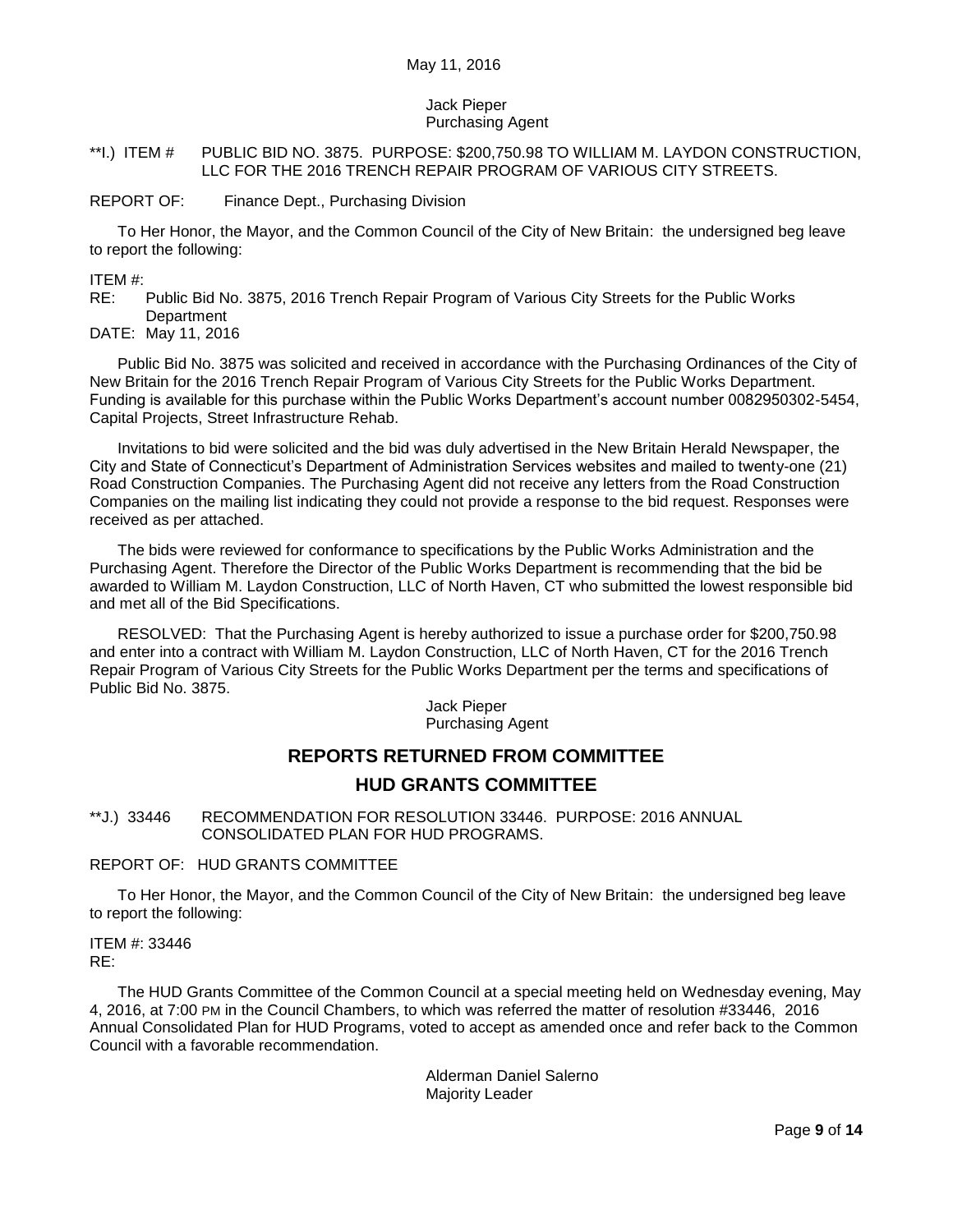# **ZONING SUBCOMMITTEE**

### <span id="page-9-0"></span>\*\*K.) 33417 RECOMMENDATION FOR PETITION 33417. PURPOSE: SWAG CUSTOM RIDES, INC. SEEKS GRANTING OF CERTIFICATE OF LOCATION APPROVAL TO ALLOW A MOTOR VEHICLE GENERAL REPAIRER'S AND DEALER'S LICENSE FOR PROPERTY AT 172 STANLEY STREET.

#### REPORT OF: ZONING SUBCOMMITTEE

To Her Honor, the Mayor, and the Common Council of the City of New Britain: the undersigned beg leave to report the following:

ITEM #: 33417

RE: Swag Custom Rides, Inc.

The Zoning Subcommittee of the Committee on Planning, Zoning and Housing held a regular meeting and public hearing on Tuesday, May 3, 2016, at 7:00 PM in the Council Chambers, to which was referred the matter of petition 33417, Swag Custom Rides, Inc. seeks granting of a certificate of location approval to allow a motor vehicle general repairer's and dealer's license for property at 172 Stanley Street. The Zoning Subcommittee of the Committee on Planning, Zoning and Housing voted to accept and refer back to the Common Council with a favorable recommendation.

> Alderman Christopher Polkowski **Chair**

# **RESOLUTIONS RETURNED FROM COMMITTEE**

<span id="page-9-1"></span>1.) 33446 RESOLUTION RETURNED FROM HUD GRANTS COMMITTEE. PURPOSE: 2016 ANNUAL CONSOLIDATED PLAN FOR HUD PROGRAMS. C. CARLOZZI, JR., D. DAVIS, K. ROSADO, E. SANCHEZ

Item # RE: 2016 ANNUAL CONSOLIDATED PLAN FOR HUD PROGRAMS

To Her Honor, the Mayor, and the Common Council of the City of New Britain: the undersigned beg leave to recommend the adoption of the following:

WHEREAS, the City of New Britain anticipates receiving funds from the U. S. Department of Housing and Urban Development for Fiscal Year 2016 under the Community Development Block Grant Program, in the amount of \$1,420,690, and the HOME Program, in the amount of \$445,053, and

WHEREAS, also during Fiscal Year 2016, the City anticipates receiving Program Income from previous CDBG activities in the amount of \$102,000, and from previous HOME activities in the amount of \$132,000, which will be used for additional activities, and

WHEREAS, in order to receive these funds, the City is required to prepare an Annual Plan that is consistent with the 2015-2019 Consolidated Plan for HUD Programs which was adopted by the Common Council of the City of New Britain, and

WHEREAS, a Public Hearing of the Common Council HUD Grants Committee is scheduled in order to obtain the views of citizens on housing and community development needs and priorities, and to provide citizens an opportunity to comment on the Proposed 2016 Annual Consolidated Plan as prepared by the Commission on Community and Neighborhood Development, prior to its approval of the 2016 Annual Consolidated Plan;

NOW, THEREFORE, BE IT RESOLVED, that the Common Council of the City of New Britain hereby adopts the 2016 Annual Consolidated Plan for HUD Programs, and

BE IT FURTHER RESOLVED, that the Mayor is hereby authorized to submit to the U. S. Department of Housing & Urban Development the 2016 Annual Consolidated Plan for HUD Programs, including certifications and descriptions as required by HUD, said submission to serve as the City's application for CDBG and HOME Program funds, and to execute any agreements, revisions, rescissions or amendments thereto, as necessary for the City's receipt of CDBG and HOME funds.

Alderman Carlo Carlozzi, Jr.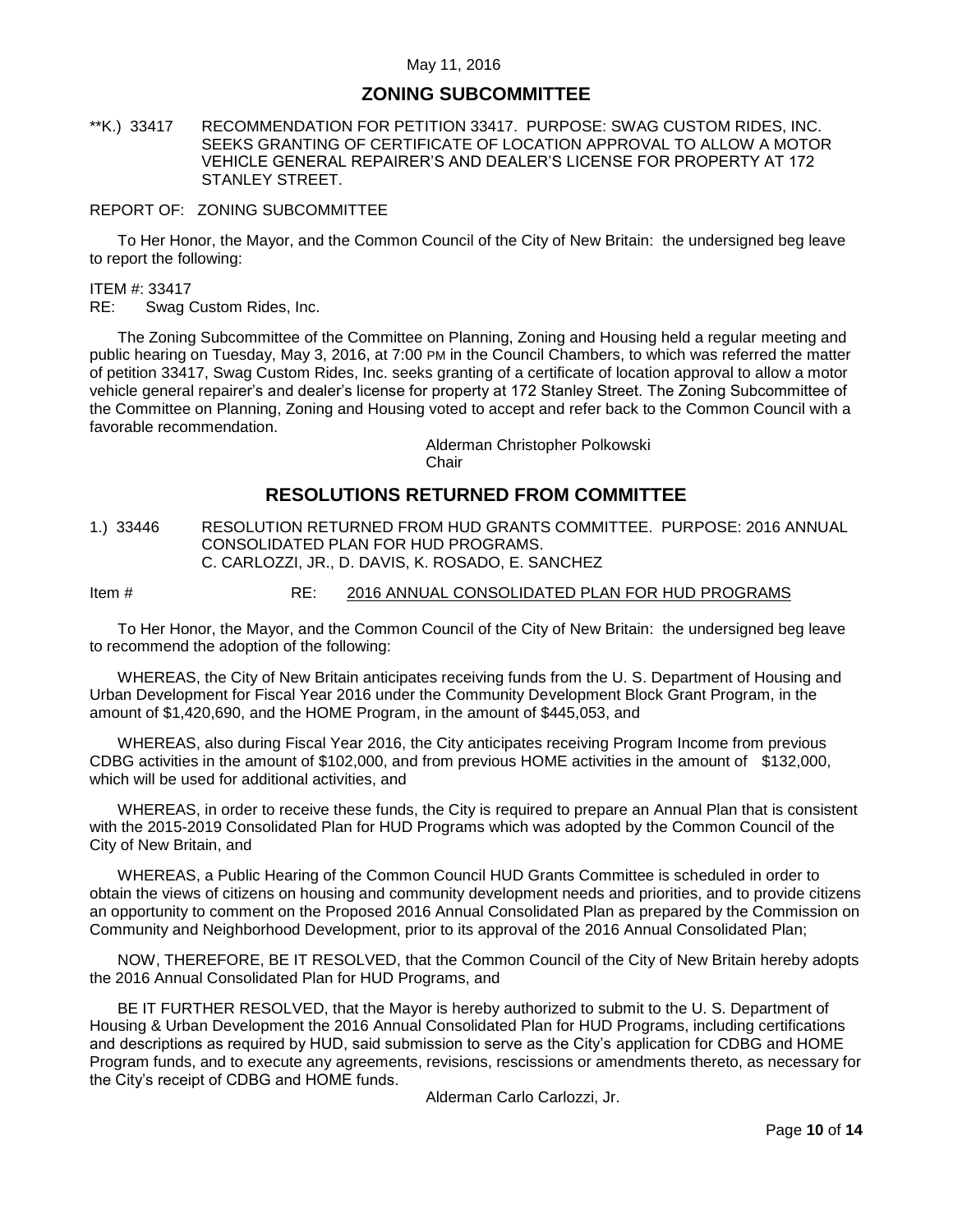Alderman Daniel Davis Alderman Kristian Rosado Alderman Emmanuel Sanchez

# **NEW RESOLUTIONS**

<span id="page-10-0"></span>2.) ITEM # EVERY KID COUNTS AFTER SCHOOL PROGRAM AMENDMENT. PURPOSE: STATE DEPARTMENT OF EDUCATION AFTER SCHOOL GRANTS FOR ELEMENTARY AFTER SCHOOL PROGRAM. S. BLACK, J. HARGRAVES, D. SALERNO, L. SALVIO

Item # RE: Every Kid Counts After School Program AMENDMENT

To Her Honor, the Mayor, and the Common Council of the City of New Britain: the undersigned beg leave to recommend the adoption of the following:

Program Objective: The Parks and Recreation Department will provide comprehensive after school programming at seven elementary school sites: Chamberlain Elementary, Gaffney Elementary School, Jefferson Elementary School, Lincoln Elementary, Northend Elementary, Smith Elementary, and Smalley Academy. Students in grades three through five are targeted to attend the after school program from 3:35 to 6:00 p.m. The three major components of the after school program are academic enrichment, recreation and wellness, and family involvement.

Initial Year of Grant Funding: July 1, 2015.

Local Program Operation Department: Parks, Recreation and Community Services Department.

Resolution Purpose: The State Department of Education has reduced the grant award for two (2) State Department of Education, After School Grants in the amount of \$171,345 each for the first year of a two year grant down from the original entitlement of \$173,281 for FY 2016. The Recreation Division is respectfully requesting that the Finance Department amend expenditures and revenue accounts.

WHEREAS, the City, through its Recreation Division, has received two State Department of Education, After School Grants for elementary after school programs for a two year grant period, this being the first year. The funding has been reduced by 5% through the State of Connecticut. Funding has been granted for these programs that will provide services such as recreational and wellness activities, homework help, and academic enrichment activities to city youth in an after-school environment, and

WHEREAS, the State Department of Education, After School Grant monies will pay for personnel and administrative costs associated with the proposed programming strategy for the period of July 1, 2015, through June 30, 2016, therefore, be it

RESOLVED, that the Finance Department is authorized to enter into agreement with required consultants specified by the State of Connecticut, Department of Education for evaluation,computerization, and training sessions, fully funded by the grant money, then it be further

RESOLVED, that the budgeted grant amount be amended in the City's special revenue fund account structure below.

> Alderwoman S. Black Alderman J. Hargraves Alderman D. Salerno Alderman L. Salvio

|                |                           | <b>Current</b> | Increase /      | <b>Revised</b> |
|----------------|---------------------------|----------------|-----------------|----------------|
| Account #      | <b>Description</b>        | <b>Budget</b>  | <b>Decrease</b> | <b>Budget</b>  |
| 236420138-4222 | Revenue - State of CT     | 173,281        | (1,936)         | 171.345        |
|                |                           |                |                 |                |
| 236420138-5121 | <b>Salaries</b>           | 42,500         | (350)           | 42.150         |
| 236420138-5124 | <b>Part-time Salaries</b> | 93,870         | (7,000)         | 86,870         |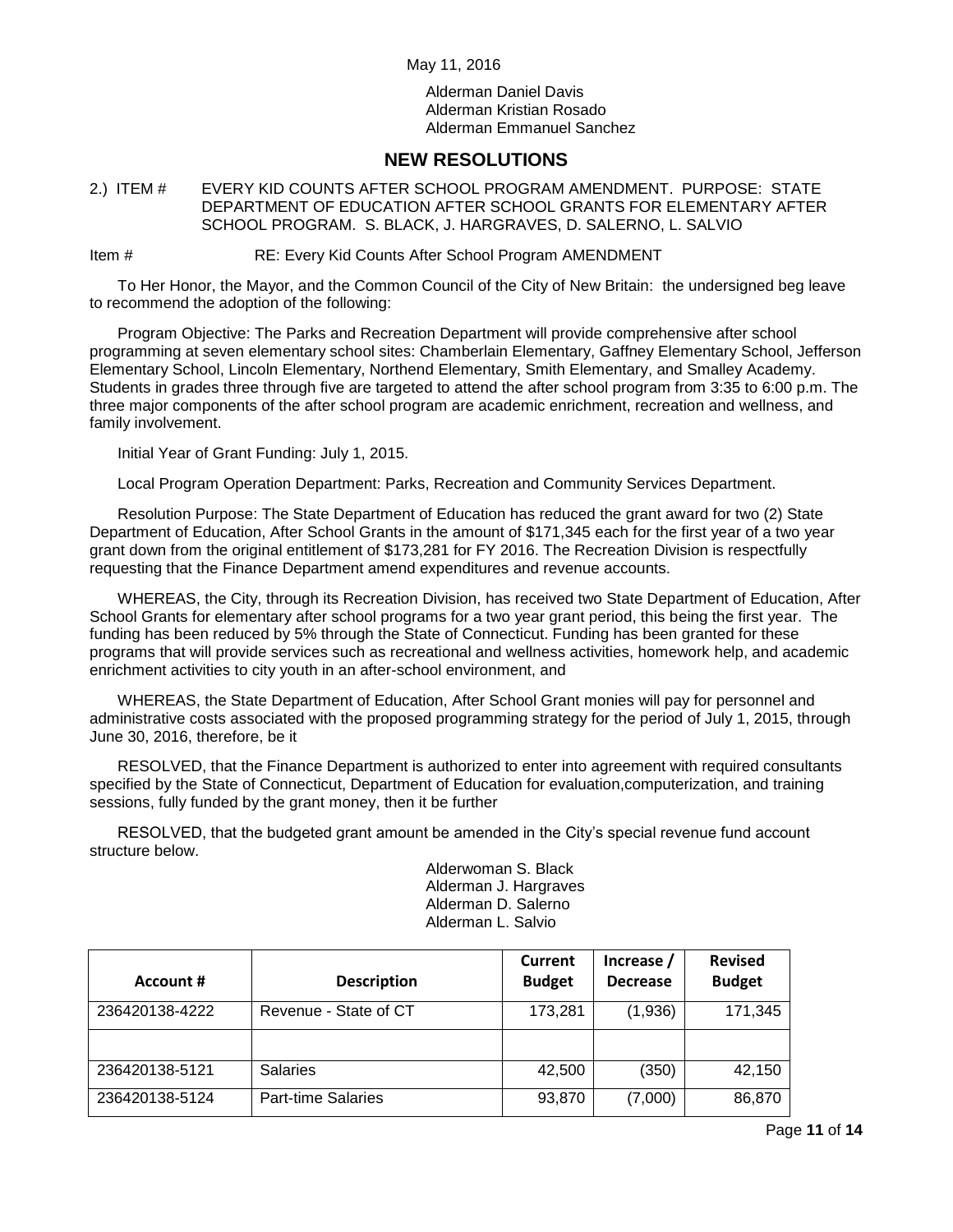| 236420138-5220 | <b>MERF</b>                    | 0        | 2,045    | 2,045    |
|----------------|--------------------------------|----------|----------|----------|
| 236420138-5225 | <b>Medical Insurance</b>       | $\Omega$ | 3,540    | 3,540    |
| 236420138-5227 | Worker's Comp                  | 1,820    | $\Omega$ | 1,820    |
| 236420138-5228 | Life Insurance                 | 7,575    | (7, 575) | $\Omega$ |
| 236420138-5229 | <b>HAS</b>                     | $\Omega$ | 400      | 400      |
| 236420138-5231 | Medicare                       | 1,977    | (106)    | 1,871    |
| 236420138-5352 | Data Processing                | 500      | 0        | 500      |
| 236420138-5412 | Telecommunications             | 750      | $\Omega$ | 750      |
| 236420138-5436 | Equipment Maint. Repair        | 250      | $\Omega$ | 250      |
| 236420138-5440 | Rental and Leasing of Property | 16,390   | 1,000    | 17,390   |
| 236420138-5540 | Advertising and Printing       | 500      | 0        | 500      |
| 236420138-5611 | <b>Office Supplies</b>         | 500      | $\Omega$ | 500      |
| 236420138-5659 | <b>Supplies</b>                | 5,049    | 6,760    | 11,809   |
| 236420138-5810 | Fees, Memberships, Conferences | 1,600    | (650)    | 950      |
|                | <b>Total Expenditures:</b>     | 173,281  | (1,936)  | 171,345  |

|                |                                 | Current       | Increase /      | <b>Revised</b> |
|----------------|---------------------------------|---------------|-----------------|----------------|
| Account #      | <b>Description</b>              | <b>Budget</b> | <b>Decrease</b> | <b>Budget</b>  |
| 237420139-4222 | Revenue - State of CT           | 173,281       | (1,936)         | 171,345        |
|                |                                 |               |                 |                |
| 237420139-5121 | <b>Salaries</b>                 | 32,450        | (3, 175)        | 29,275         |
| 237420139-5124 | Part-time Salaries              | 108,607       | (5,835)         | 102,772        |
| 237420139-5220 | <b>MERF</b>                     | $\Omega$      | 2,048           | 2,048          |
| 237420139-5227 | Worker's Comp                   | 1,820         | $\Omega$        | 1,820          |
| 237420139-5228 | Life Insurance                  | 75            | (75)            | $\Omega$       |
| 237420139-5231 | Medicare                        | 2,045         | (130)           | 1,915          |
| 237420139-5352 | Data Processing                 | 500           | 0               | 500            |
| 237420139-5412 | Telecommunications              | 500           | 0               | 500            |
| 237420139-5440 | Rental and Leasing of Property  | 19,299        | 3,231           | 22,530         |
| 237420139-5540 | <b>Advertising and Printing</b> | 250           | $\Omega$        | 250            |
| 237420139-5611 | <b>Office Supplies</b>          | 500           | $\Omega$        | 500            |
| 237420139-5659 | <b>Supplies</b>                 | 5,635         | 2,000           | 7,635          |
| 237420139-5810 | Fees, Memberships, Conferences  | 1,600         | $\Omega$        | 1,600          |
|                | <b>Total Expenditures:</b>      | 173,281       | (1,936)         | 171,345        |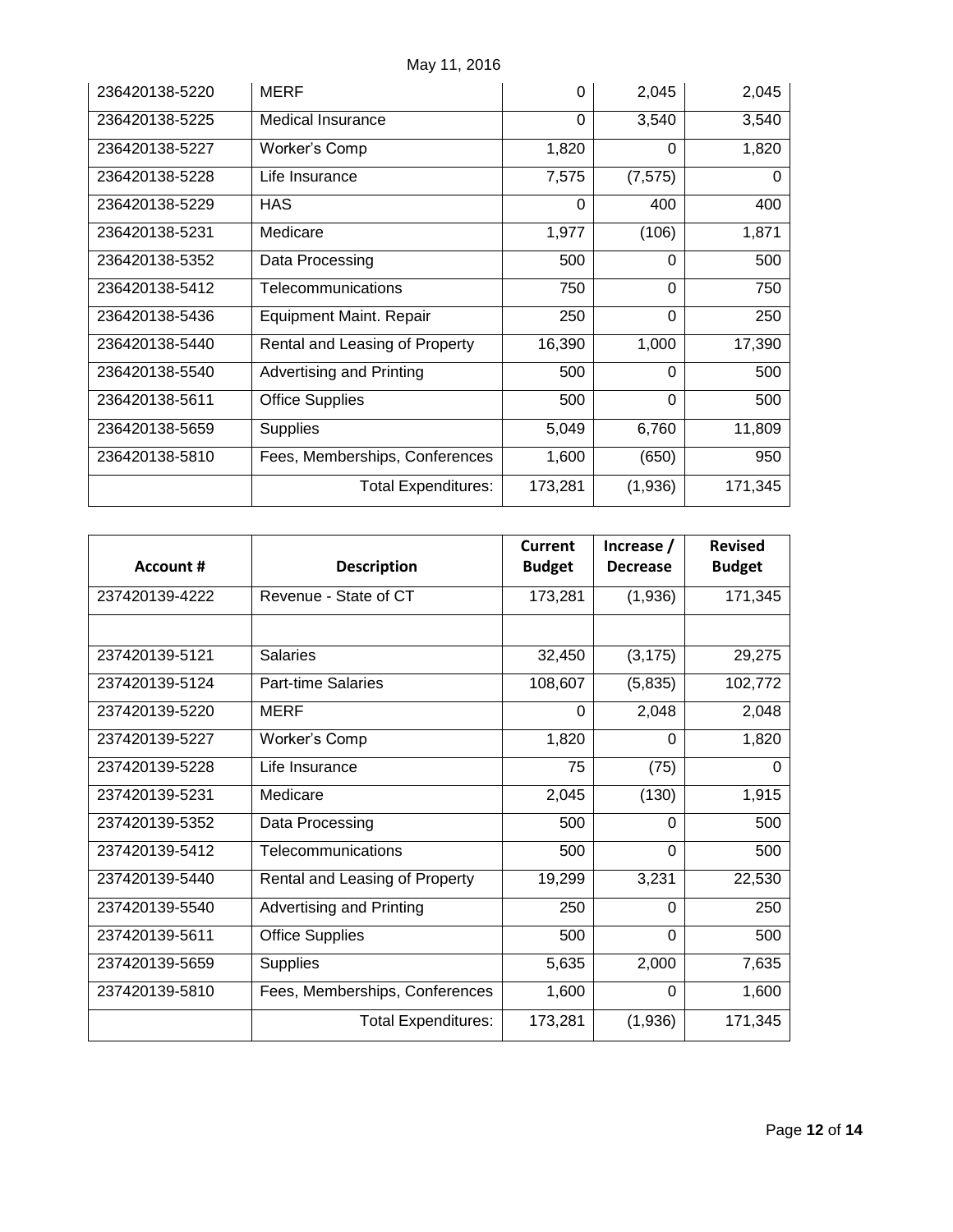### <span id="page-12-0"></span>3.) ITEM # 2016 NEIGHBORHOOD ASSISTANCE ACT PROGRAM. PURPOSE: SUBMIT APPROVED PROPOSAL TO THE STATE OF CONNECTICUT DEPARTMENT OF REVENUE SERVICES. C. CARLOZZI, JR., D. DAVIS, K. ROSADO, E. SANCHEZ

#### Item # RE: 2016 NEIGHBORHOOD ASSISTANCE ACT PROGRAM

To Her Honor, the Mayor, and the Common Council of the City of New Britain: the undersigned beg leave to recommend the adoption of the following:

WHEREAS, under authorization of Chapter 228a of the Connecticut Statutes, the Neighborhood Assistance Act provides tax credits for business firms that contribute financially to community programs that have received both municipal and State of Connecticut Department of Revenue Services approval, and

WHEREAS, any municipality wanting to obtain benefits under the provisions of this Act must hold a Public Hearing and submit to the State of Connecticut Department of Revenue Services a list of community programs, approved by the local legislative body, which are eligible for investment by business firms, and

WHEREAS, a Public Hearing of the Common Council of the City of New Britain was held on April 20, 2016, on the subject of the Neighborhood Assistance Act Program;

NOW, THEREFORE, BE IT RESOLVED, that the Common Council of the City of New Britain hereby approves the Neighborhood Assistance Act Program 2016 Program List, and

BE IT FURTHER RESOLVED, that the Common Council authorizes the Mayor to submit the approved program proposals to the State of Connecticut Department of Revenue Services and to administer the Neighborhood Assistance Act Program in accordance with the statutory requirements.

> Alderman Carlo Carlozzi, Jr. Alderman Daniel Davis Alderman Kristian Rosado Alderman Emmanuel Sanchez

<span id="page-12-1"></span>4.) ITEM # POLICE ASSISTANCE AGREEMENT. PURPOSE: COOPERATIVE AGREEMENT WITH CENTRAL CONNECTICUT STATE UNIVERSITY FOR POLICE ASSISTANCE. D. NAPLES, R. SMEDLEY

Item  $\#$  RF:

To Her Honor, the Mayor, and the Common Council of the City of New Britain: the undersigned beg leave to recommend the adoption of the following:

WHEREAS, Section 7-277a of the Connecticut General Statutes authorizes a municipality to enter into a police assistance agreement with special police forces of state universities and colleges; and

WHEREAS, Central Connecticut State University currently assists the City of New Britain in police responses to incidents involving students; and

WHEREAS, the City of New Britain and Central Connecticut State University are desirous of formalizing a joint working relationship between the respective police departments to respond to incidents involving CCSU students at locations within the City but outside the territorial limits of the campus which include possible violations of City ordinances; now, therefore, be it

RESOLVED, That Erin E. Stewart, Mayor, be and is hereby authorized on behalf of the City of New Britain to enter into an Cooperation Agreement with Central Connecticut State University for police assistance and to sign all documents related thereto.

> Alderman Don Naples Alderman Robert Smedley